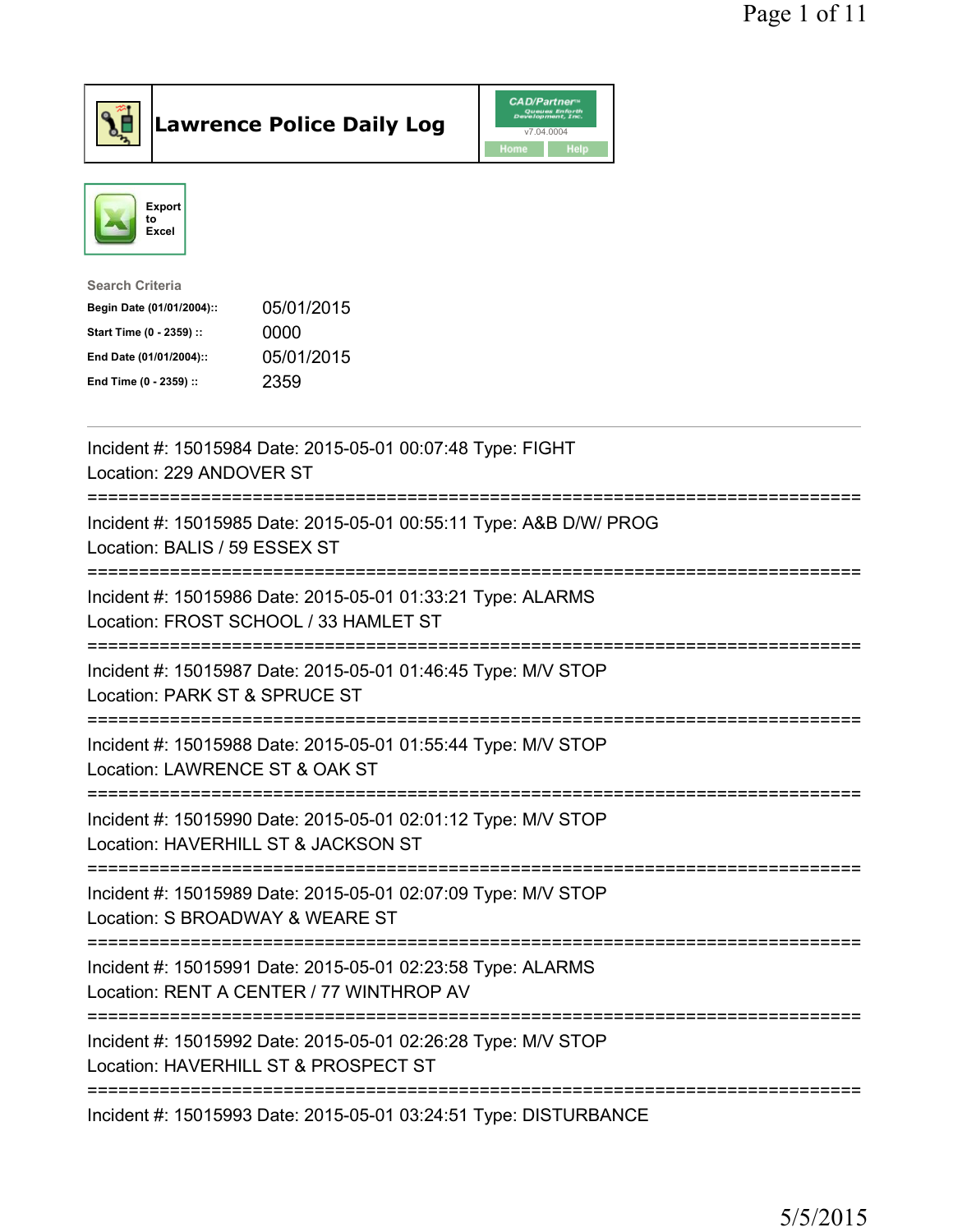Location: LAWRENCE GENERAL HOSPITAL / 1 GENERAL ST =========================================================================== Incident #: 15015994 Date: 2015-05-01 03:44:44 Type: ALARMS Location: 19 MT VERNON ST =========================================================================== Incident #: 15015995 Date: 2015-05-01 04:33:55 Type: M/V STOP Location: AMESBURY ST & COMMON ST =========================================================================== Incident #: 15015996 Date: 2015-05-01 05:14:00 Type: TRESPASSING Location: 48 CEDAR ST =========================================================================== Incident #: 15015997 Date: 2015-05-01 05:14:48 Type: M/V STOP Location: 73 WINTHROP AV =========================================================================== Incident #: 15015998 Date: 2015-05-01 05:22:02 Type: M/V STOP Location: 73 WINTHROP AV =========================================================================== Incident #: 15015999 Date: 2015-05-01 05:34:49 Type: SPECIAL CHECK Location: 534 HAVERHILL ST =========================================================================== Incident #: 15016000 Date: 2015-05-01 05:37:34 Type: M/V STOP Location: LYNN ST & S UNION ST =========================================================================== Incident #: 15016001 Date: 2015-05-01 06:04:16 Type: M/V STOP Location: GRAFTON ST & S UNION ST =========================================================================== Incident #: 15016002 Date: 2015-05-01 06:17:30 Type: M/V STOP Location: GRAFTON ST & S UNION ST =========================================================================== Incident #: 15016003 Date: 2015-05-01 06:54:54 Type: GENERAL SERV Location: ESSEX ST & NEWBURY ST =========================================================================== Incident #: 15016004 Date: 2015-05-01 07:17:59 Type: M/V STOP Location: ANDOVER ST & S BROADWAY =========================================================================== Incident #: 15016005 Date: 2015-05-01 07:18:33 Type: TOW OF M/V Location: E HAVERHILL ST & PROSPECT ST =========================================================================== Incident #: 15016006 Date: 2015-05-01 07:19:45 Type: M/V STOP Location: ANDOVER ST & BLANCHARD ST =========================================================================== Incident #: 15016008 Date: 2015-05-01 07:21:37 Type: M/V STOP Location: BROADWAY & TREMONT ST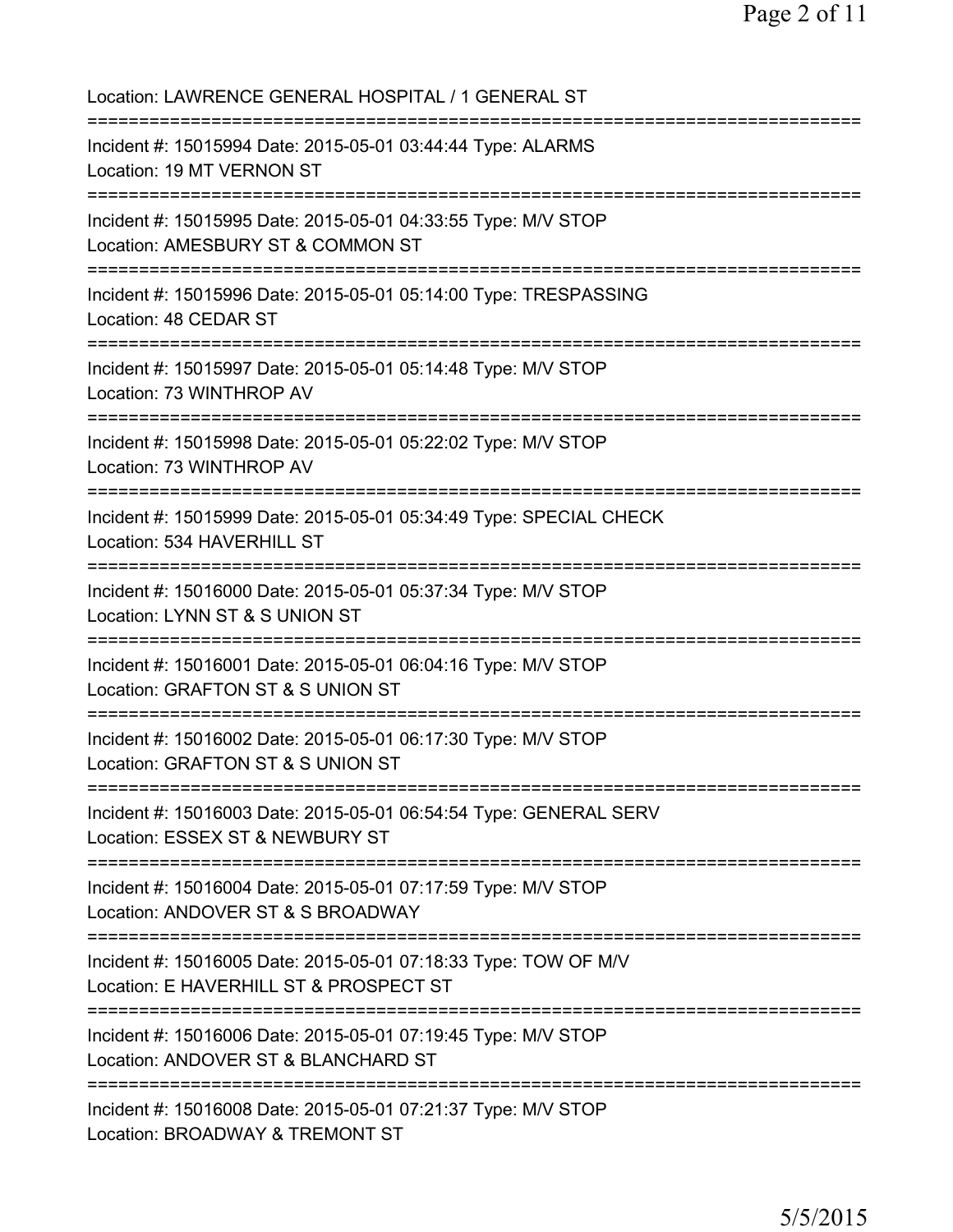| Incident #: 15016007 Date: 2015-05-01 07:21:42 Type: PARK & WALK<br>Location: 205 BROADWAY<br>==================              |
|-------------------------------------------------------------------------------------------------------------------------------|
| Incident #: 15016009 Date: 2015-05-01 07:34:10 Type: M/V STOP<br>Location: BROADWAY & LOWELL ST                               |
| Incident #: 15016010 Date: 2015-05-01 07:42:10 Type: NEIGHBOR PROB<br>Location: 45 PERRY AV                                   |
| Incident #: 15016011 Date: 2015-05-01 08:20:26 Type: VIO CITY ORD<br>Location: 36 SPRUCE ST                                   |
| Incident #: 15016012 Date: 2015-05-01 08:24:10 Type: A&B PAST<br>Location: 60 ALLEN ST                                        |
| Incident #: 15016013 Date: 2015-05-01 08:42:44 Type: ALARMS<br>Location: 339 MERRIMACK ST                                     |
| Incident #: 15016014 Date: 2015-05-01 08:45:29 Type: DISTURBANCE<br>Location: CENTRAL CATHOLIC HIGH SCHOOL / 300 HAMPSHIRE ST |
| Incident #: 15016015 Date: 2015-05-01 08:59:38 Type: INVEST CONT<br>Location: 653 LOWELL ST<br>================               |
| Incident #: 15016016 Date: 2015-05-01 09:12:37 Type: THREATS<br>Location: MERRIMACK ST & S CANAL ST                           |
| Incident #: 15016017 Date: 2015-05-01 09:23:04 Type: ALARM/BURG<br>Location: SACRED HEARTS APARMENT / 23 HAWLEY ST            |
| Incident #: 15016018 Date: 2015-05-01 09:27:59 Type: TOW OF M/V<br>Location: 2 INMAN ST                                       |
| Incident #: 15016019 Date: 2015-05-01 09:39:29 Type: HARASSMENT<br>Location: 117 WILLOW ST                                    |
| Incident #: 15016020 Date: 2015-05-01 09:51:04 Type: E911 HANGUP<br>Location: 35 COMMON ST #109                               |
| Incident #: 15016021 Date: 2015-05-01 09:59:00 Type: M/V STOP<br>Location: BROADWAY & LOWELL ST                               |
|                                                                                                                               |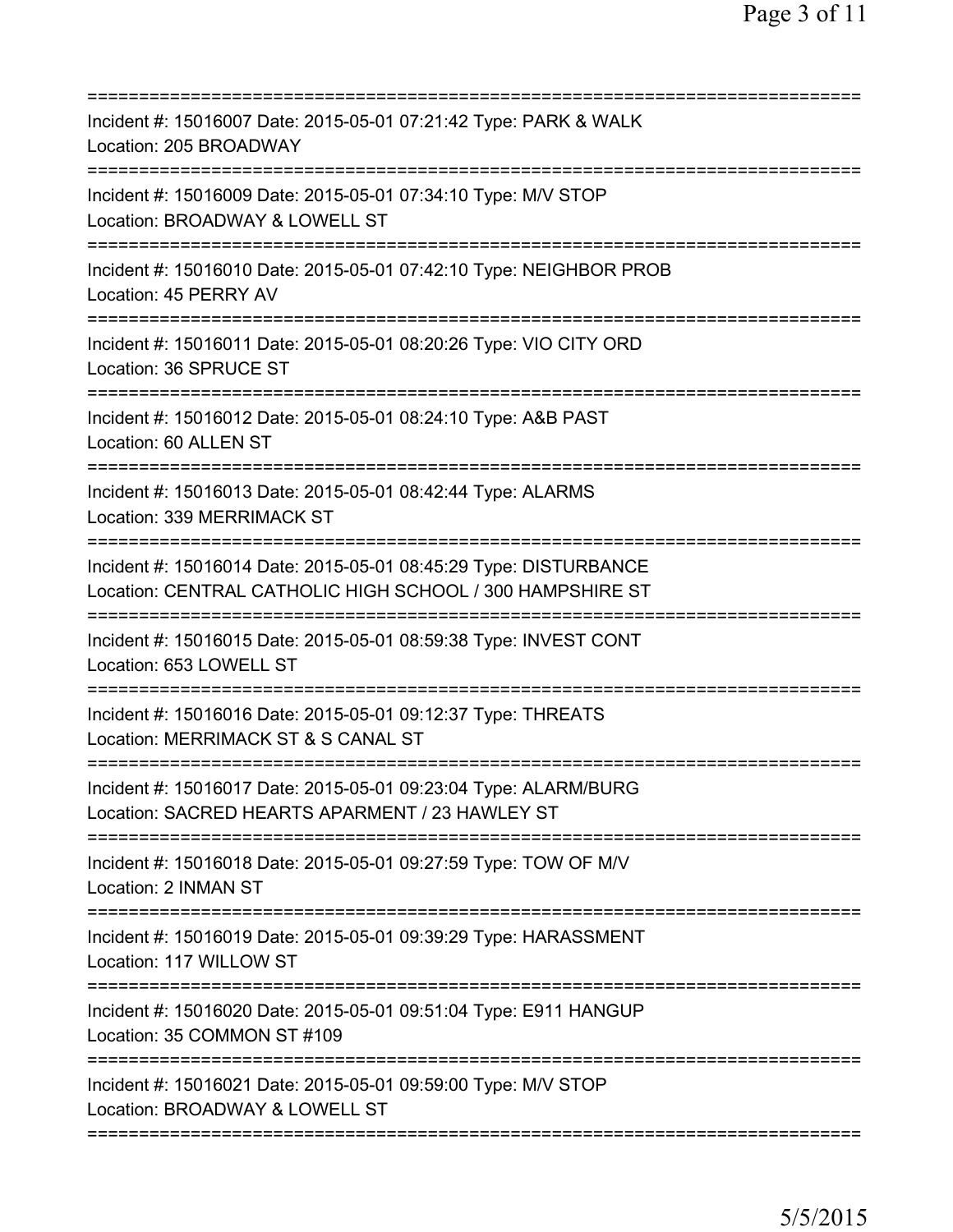| Incident #: 15016022 Date: 2015-05-01 10:03:41 Type: GENERAL SERV<br>Location: 70 N PARISH RD                                  |
|--------------------------------------------------------------------------------------------------------------------------------|
| Incident #: 15016023 Date: 2015-05-01 10:03:46 Type: LOUD NOISE<br>Location: 351 ESSEX ST #503                                 |
| Incident #: 15016024 Date: 2015-05-01 10:06:19 Type: DOMESTIC/PAST<br>Location: 19 N BOYLSTON ST                               |
| Incident #: 15016025 Date: 2015-05-01 10:08:22 Type: M/V STOP<br>Location: PUEBLO / PARK ST & SPRUCE ST                        |
| Incident #: 15016026 Date: 2015-05-01 10:10:37 Type: 209A/SERVE<br>Location: 349 ESSEX ST #5B                                  |
| Incident #: 15016027 Date: 2015-05-01 10:47:55 Type: MV/BLOCKING<br>Location: 34 HAVERHILL ST                                  |
| Incident #: 15016028 Date: 2015-05-01 10:56:33 Type: SUS PERS/MV<br>Location: 15 EASTON ST FL 2                                |
| Incident #: 15016029 Date: 2015-05-01 11:08:32 Type: MEDIC SUPPORT<br>Location: 490 HAMPSHIRE ST #606                          |
| ===============<br>Incident #: 15016030 Date: 2015-05-01 11:18:05 Type: THREATS<br>Location: 165 CRAWFORD ST                   |
| Incident #: 15016031 Date: 2015-05-01 11:30:56 Type: AUTO ACC/NO PI<br>Location: HAFFNER'S GAS STATION / PARKER ST & MARKET ST |
| Incident #: 15016032 Date: 2015-05-01 11:45:57 Type: THREATS<br>Location: 414 COMMON ST                                        |
| Incident #: 15016033 Date: 2015-05-01 11:50:44 Type: WARRANT SERVE<br>Location: 400 HAVERHILL ST                               |
| Incident #: 15016034 Date: 2015-05-01 11:55:11 Type: MEDIC SUPPORT<br>Location: RPP CORPORATIONS / 12 BALLARD RD               |
| Incident #: 15016035 Date: 2015-05-01 11:59:19 Type: UNATENEDCHILD<br>Location: 117 PROSPECT ST                                |
| Incident #: 15016036 Date: 2015-05-01 12:07:16 Type: ALARM/BURG                                                                |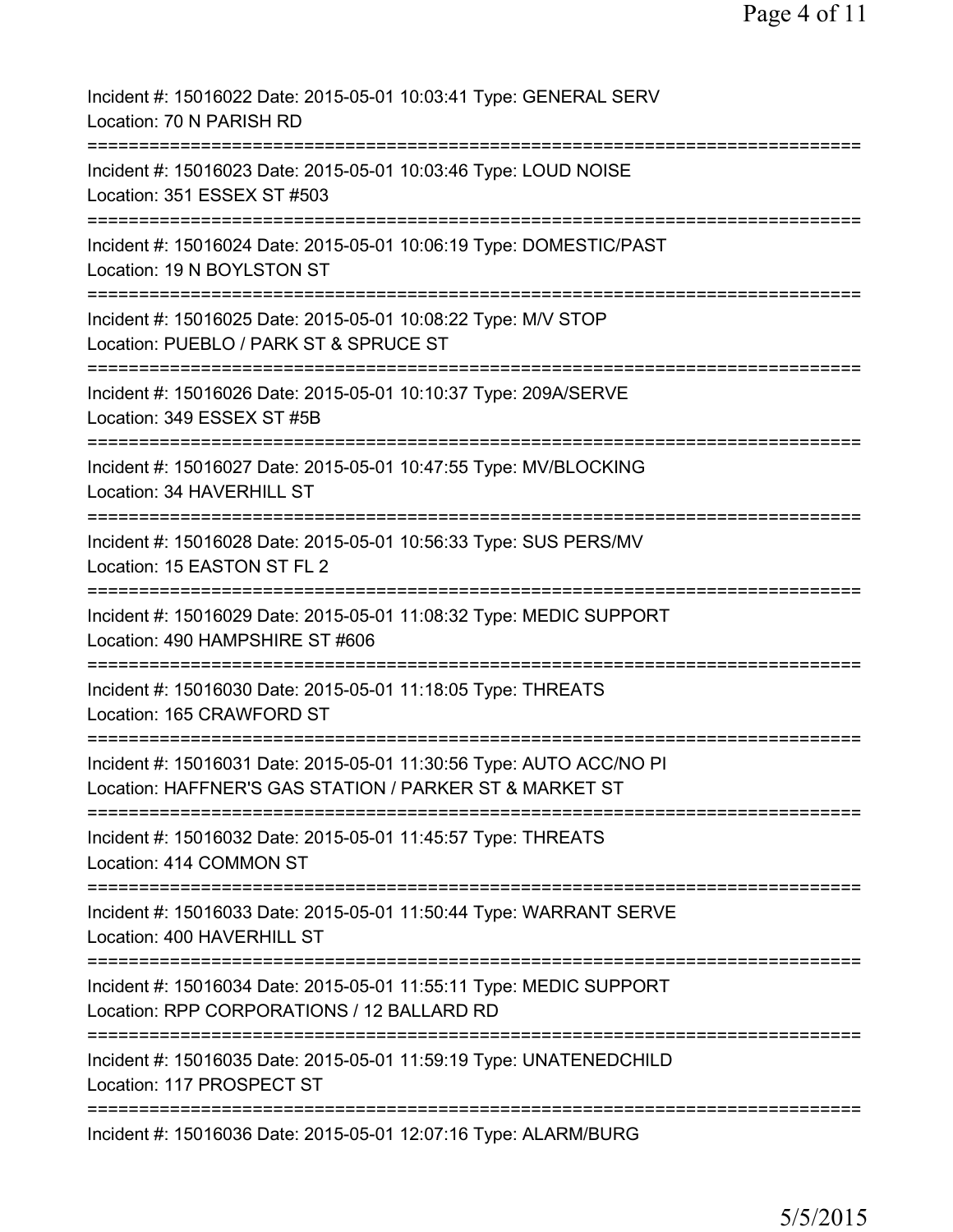| Location: TAVERAS RESD / 43 SHAW ST                                                                                                             |
|-------------------------------------------------------------------------------------------------------------------------------------------------|
| Incident #: 15016038 Date: 2015-05-01 12:28:47 Type: NOTIFICATION<br>Location: 6 SPRINGFIELD ST #1<br>===================================       |
| Incident #: 15016037 Date: 2015-05-01 12:29:14 Type: INVESTIGATION<br>Location: AMESBURY ST & ESSEX ST<br>===================================== |
| Incident #: 15016039 Date: 2015-05-01 12:33:57 Type: LOST PROPERTY<br>Location: 15 OREGON AV<br>;===============================                |
| Incident #: 15016040 Date: 2015-05-01 12:37:24 Type: M/V STOP<br>Location: BROADWAY & TREMONT ST                                                |
| Incident #: 15016041 Date: 2015-05-01 12:41:52 Type: DRUG VIO<br>Location: CAMDEN & ASTHON                                                      |
| Incident #: 15016042 Date: 2015-05-01 12:47:37 Type: INVESTIGATION<br>Location: 70 N PARISH RD                                                  |
| Incident #: 15016043 Date: 2015-05-01 12:50:26 Type: M/V STOP<br>Location: 342 BROADWAY                                                         |
| Incident #: 15016044 Date: 2015-05-01 12:51:09 Type: SUS PERS/MV<br>Location: S UNION ST & SALEM ST<br>========================                 |
| Incident #: 15016045 Date: 2015-05-01 12:54:21 Type: THREATS<br>Location: 8 JACKSON TER                                                         |
| Incident #: 15016046 Date: 2015-05-01 13:20:59 Type: ALARM/BURG<br>Location: 5 NIGHTINGALE CT                                                   |
| Incident #: 15016047 Date: 2015-05-01 13:35:02 Type: M/V STOP<br>Location: FRANKLIN ST & LOWELL ST                                              |
| Incident #: 15016048 Date: 2015-05-01 13:41:07 Type: WIRE DOWN<br><b>Location: BEACON ST</b>                                                    |
| Incident #: 15016049 Date: 2015-05-01 13:55:17 Type: DRUG VIO<br>Location: HOWARD ST & PLEASANT ST                                              |
| Incident #: 15016050 Date: 2015-05-01 13:59:08 Type: M/V STOP<br>Location: ALDER ST & LAWRENCE ST                                               |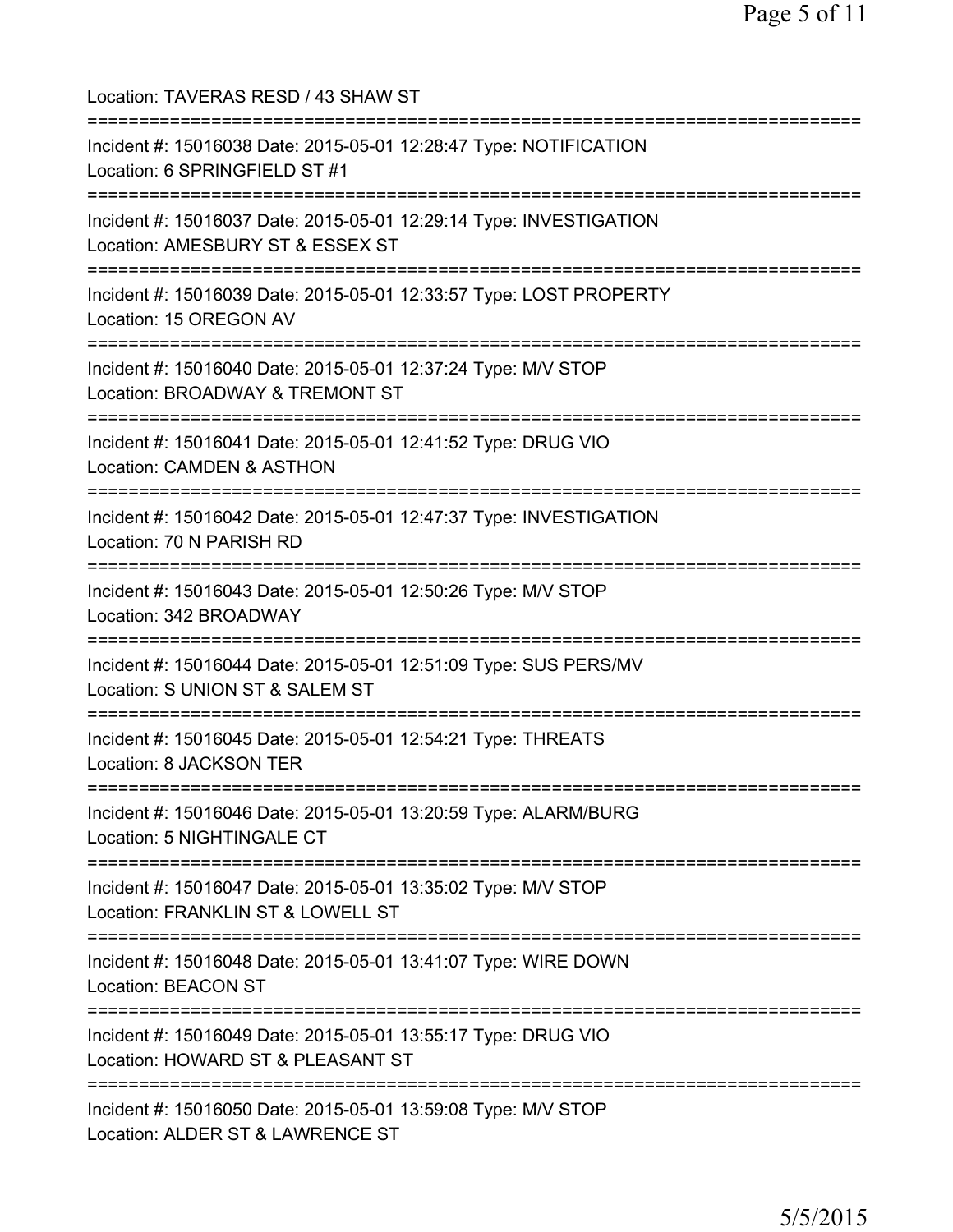| Incident #: 15016051 Date: 2015-05-01 14:02:06 Type: SHOTS FIRED<br>Location: 419 HOWARD ST                          |
|----------------------------------------------------------------------------------------------------------------------|
| Incident #: 15016052 Date: 2015-05-01 14:08:41 Type: GENERAL SERV<br>Location: 200 PARKER ST FL 2ND                  |
| Incident #: 15016053 Date: 2015-05-01 14:12:50 Type: DRUG VIO<br>Location: 209 E HAVERHILL ST                        |
| Incident #: 15016054 Date: 2015-05-01 14:19:37 Type: E911 HANGUP<br>Location: 36 HANCOCK ST FL 1ST                   |
| Incident #: 15016055 Date: 2015-05-01 14:28:22 Type: PARK & WALK<br>Location: 414 COMMON ST                          |
| Incident #: 15016056 Date: 2015-05-01 14:42:20 Type: AUTO ACC/PI<br>Location: HAVERHILL ST & UNION ST                |
| Incident #: 15016057 Date: 2015-05-01 14:49:24 Type: AUTO ACC/NO PI<br>Location: 192 WATER ST<br>=================== |
| Incident #: 15016058 Date: 2015-05-01 14:53:35 Type: AUTO ACC/NO PI<br>Location: 24 INMAN ST                         |
| Incident #: 15016059 Date: 2015-05-01 14:56:40 Type: TRESPASSING<br>Location: GATEWAY PUB / 339 MERRIMACK ST         |
| Incident #: 15016060 Date: 2015-05-01 15:27:10 Type: M/V STOP<br>Location: PARK ST & WILLOW ST                       |
| Incident #: 15016061 Date: 2015-05-01 15:31:06 Type: MAL DAMAGE<br>Location: 5 E PLEASANT ST                         |
| Incident #: 15016062 Date: 2015-05-01 15:35:12 Type: AUTO ACC/NO PI<br>Location: 169 S UNION ST                      |
| Incident #: 15016063 Date: 2015-05-01 15:40:40 Type: DOMESTIC/PROG<br>Location: 28 MELROSE ST #3                     |
| Incident #: 15016064 Date: 2015-05-01 15:42:14 Type: MEDIC SUPPORT<br>Location: VINFEN / 18 PORTLAND                 |
|                                                                                                                      |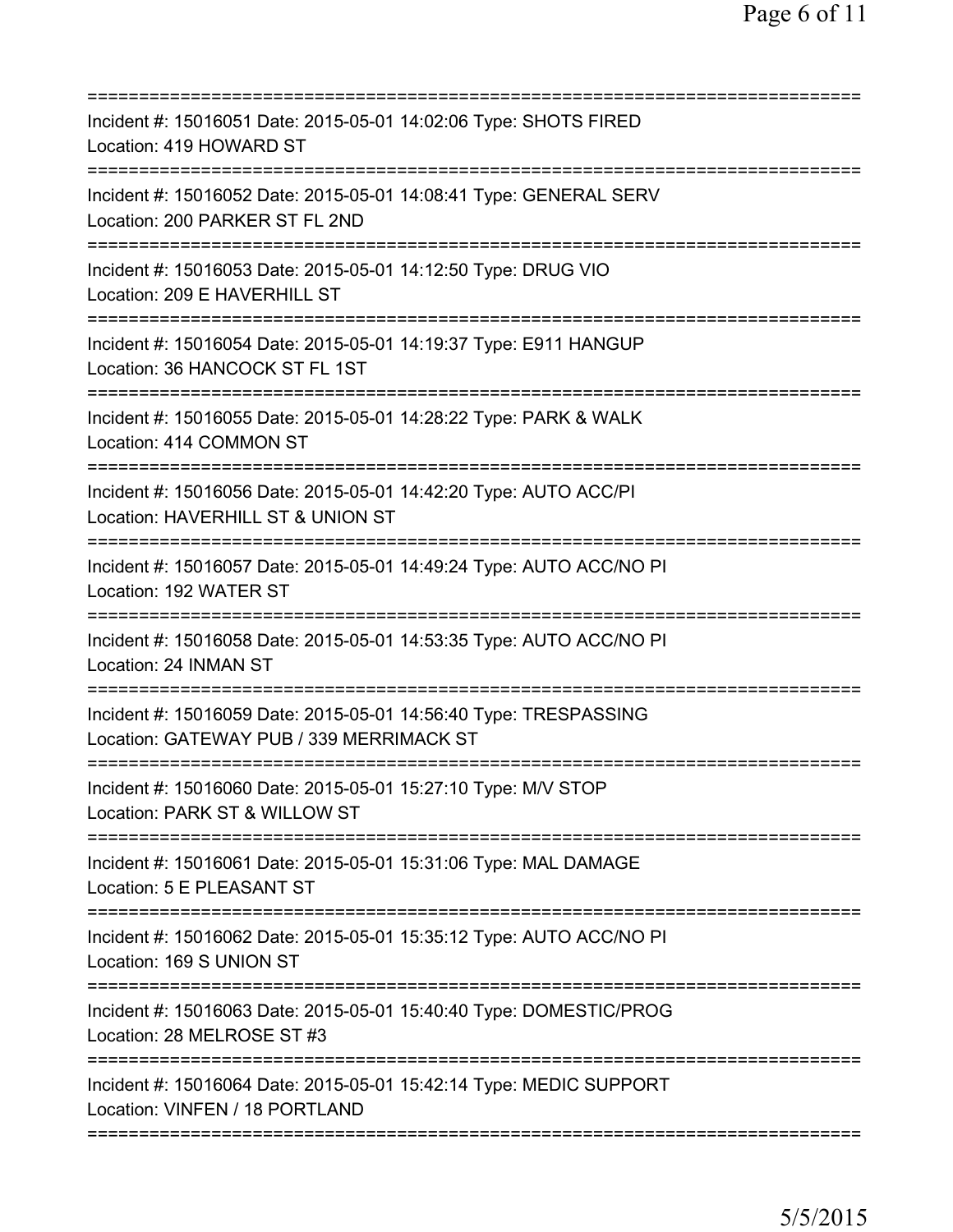| Incident #: 15016065 Date: 2015-05-01 15:50:23 Type: HIT & RUN M/V<br>Location: BROADWAY & LOWELL ST                                                                               |
|------------------------------------------------------------------------------------------------------------------------------------------------------------------------------------|
| Incident #: 15016066 Date: 2015-05-01 15:56:17 Type: DISTURBANCE<br>Location: GROUP HOME / 10 BICKNELL                                                                             |
| Incident #: 15016067 Date: 2015-05-01 16:06:56 Type: LOST PROPERTY<br>Location: 26 ABBOTT ST                                                                                       |
| Incident #: 15016068 Date: 2015-05-01 16:10:16 Type: MAL DAMG PROG<br>Location: 16 LINDEN ST                                                                                       |
| Incident #: 15016069 Date: 2015-05-01 16:11:16 Type: LOST PROPERTY<br>Location: CENTRAL CATHOLIC HIGH SCHOOL / 300 HAMPSHIRE ST                                                    |
| Incident #: 15016070 Date: 2015-05-01 16:35:33 Type: NOTIFICATION<br>Location: 6 LINDEN ST                                                                                         |
| Incident #: 15016071 Date: 2015-05-01 16:43:12 Type: UNATENEDCHILD<br>Location: HAVERHILL ST & WEST ST                                                                             |
| Incident #: 15016072 Date: 2015-05-01 16:45:41 Type: SUS PERS/MV<br><b>Location: 1 GENERAL ST</b>                                                                                  |
| Incident #: 15016073 Date: 2015-05-01 16:46:57 Type: AUTO ACC/NO PI<br>Location: 343 JACKSON ST                                                                                    |
| Incident #: 15016074 Date: 2015-05-01 16:56:35 Type: AUTO ACC/PI<br>Location: S UNION ST & SALEM ST                                                                                |
| Incident #: 15016075 Date: 2015-05-01 17:06:31 Type: GUN CALL<br>Location: HOWARD ST & PLEASANT ST                                                                                 |
| ==========================<br>=============================<br>==================<br>Incident #: 15016076 Date: 2015-05-01 17:11:53 Type: LARCENY/PAST<br>Location: 205 S UNION ST |
| Incident #: 15016077 Date: 2015-05-01 17:35:57 Type: M/V STOP<br>Location: BODWELL ST & SCHOOL ST                                                                                  |
| Incident #: 15016078 Date: 2015-05-01 17:41:57 Type: M/V STOP<br>Location: ALLSTON ST & HOWARD ST                                                                                  |
| Incident #: 15016079 Date: 2015-05-01 17:42:57 Type: LOST PROPERTY                                                                                                                 |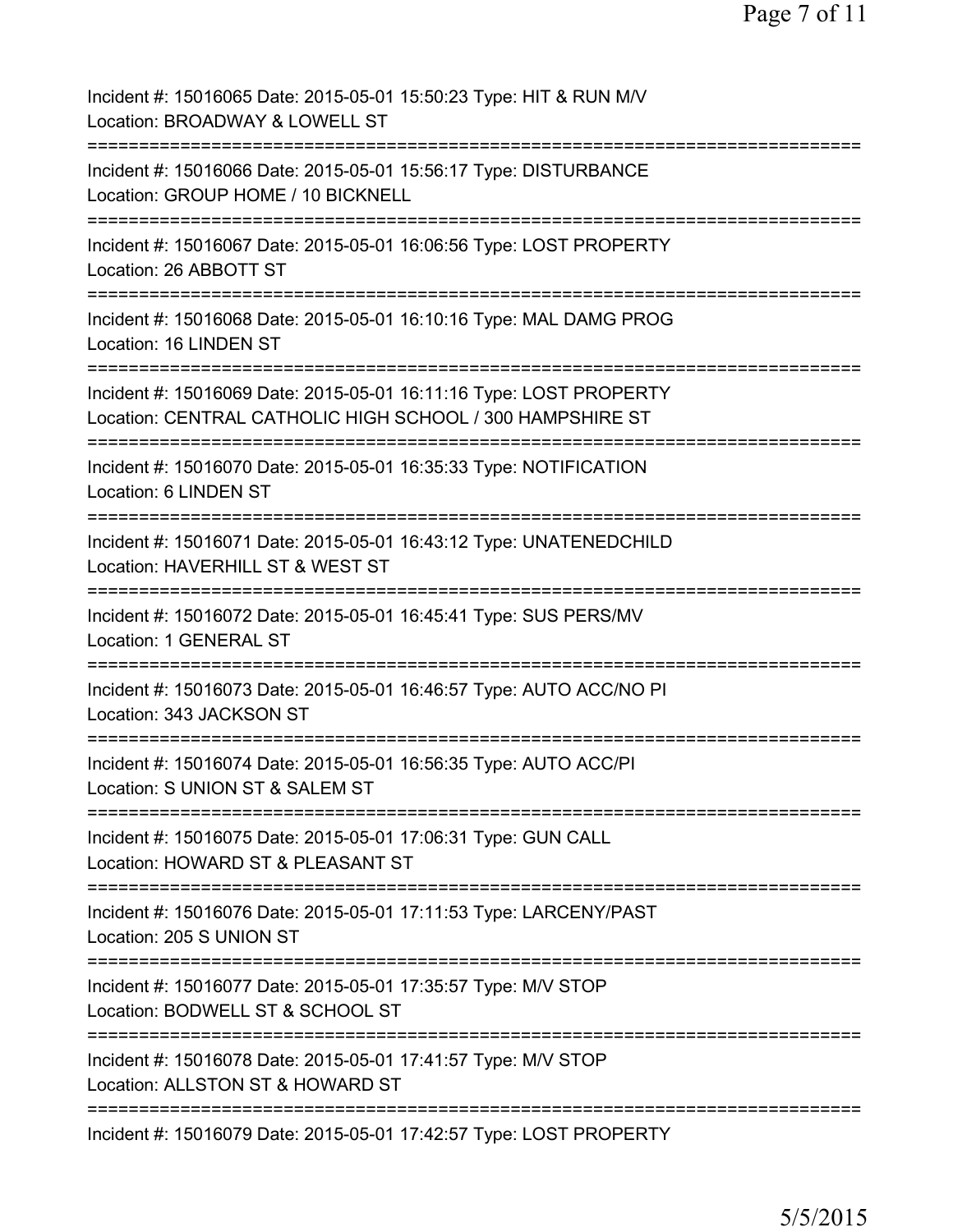Location: 7 CLINTON CT =========================================================================== Incident #: 15016080 Date: 2015-05-01 17:58:07 Type: M/V STOP Location: BROADWAY & LOWELL ST =========================================================================== Incident #: 15016081 Date: 2015-05-01 18:12:37 Type: M/V STOP Location: CANAL ST & FRANKLIN ST =========================================================================== Incident #: 15016082 Date: 2015-05-01 18:40:50 Type: COURT DOC SERVE Location: 9 HOWE CT =========================================================================== Incident #: 15016083 Date: 2015-05-01 18:46:36 Type: A&B PAST Location: 7 SHORT ST FL 1 =========================================================================== Incident #: 15016084 Date: 2015-05-01 18:47:53 Type: COURT DOC SERVE Location: 279 LAWRENCE ST FL 1 =========================================================================== Incident #: 15016085 Date: 2015-05-01 18:55:44 Type: M/V STOP Location: HAMPSHIRE ST & LOWELL ST =========================================================================== Incident #: 15016086 Date: 2015-05-01 18:57:22 Type: HIT & RUN M/V Location: EMILYS COMMUNICATION / 357 JACKSON ST =========================================================================== Incident #: 15016087 Date: 2015-05-01 19:04:36 Type: M/V STOP Location: MERRIMACK ST & S BROADWAY =========================================================================== Incident #: 15016088 Date: 2015-05-01 19:13:46 Type: NOTIFICATION Location: 3 BIGELOW ST =========================================================================== Incident #: 15016089 Date: 2015-05-01 19:15:54 Type: 209A/VIOLATION Location: 156 WILLOW ST FL 1 =========================================================================== Incident #: 15016090 Date: 2015-05-01 19:36:20 Type: M/V STOP Location: COMMON ST & JACKSON ST =========================================================================== Incident #: 15016091 Date: 2015-05-01 19:58:00 Type: M/V STOP Location: 392 ESSEX ST =========================================================================== Incident #: 15016092 Date: 2015-05-01 20:01:35 Type: UNWANTEDGUEST Location: THE DIFFERENCE BARBER SHOP / 190 BROADWAY =========================================================================== Incident #: 15016093 Date: 2015-05-01 20:06:26 Type: M/V STOP Location: 392 ESSEX ST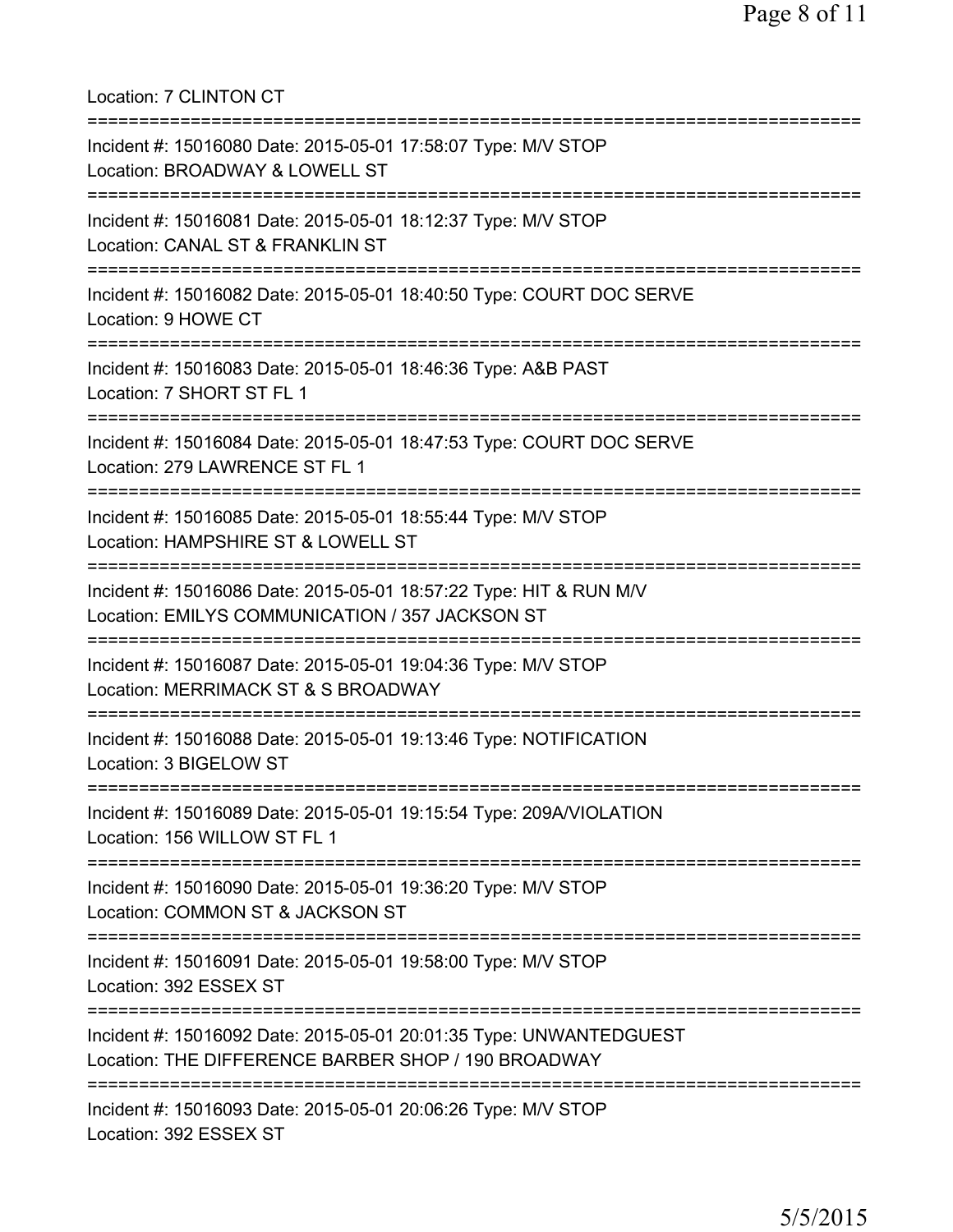| Incident #: 15016094 Date: 2015-05-01 20:08:10 Type: M/V STOP<br>Location: 154 ESSEX ST<br>================                                                            |
|------------------------------------------------------------------------------------------------------------------------------------------------------------------------|
| Incident #: 15016095 Date: 2015-05-01 20:20:32 Type: LOST PROPERTY<br>Location: 10 BEACON ST                                                                           |
| Incident #: 15016096 Date: 2015-05-01 20:27:33 Type: M/V STOP<br>Location: HIGH ST                                                                                     |
| Incident #: 15016097 Date: 2015-05-01 20:31:29 Type: NEIGHBOR PROB<br>Location: 38 GREENFIELD ST                                                                       |
| Incident #: 15016098 Date: 2015-05-01 20:32:02 Type: AUTO ACC/NO PI<br>Location: 263 JACKSON ST                                                                        |
| =====================<br>Incident #: 15016099 Date: 2015-05-01 20:36:45 Type: MISSING PERS<br>Location: ADVANCED AUTO PARTS / WINTHROP AVE<br>======================== |
| Incident #: 15016100 Date: 2015-05-01 20:41:58 Type: ROBBERY ARMED<br>Location: SWEENEYS PACKAGE STORE / 90 ESSEX ST                                                   |
| Incident #: 15016101 Date: 2015-05-01 20:46:11 Type: SUS PERS/MV<br>Location: BIG N' BEEFY / 415 BROADWAY<br>=========================                                 |
| Incident #: 15016102 Date: 2015-05-01 20:56:34 Type: DRUG VIO<br>Location: MT VERNON ST & STEVENS ST                                                                   |
| Incident #: 15016103 Date: 2015-05-01 21:13:47 Type: M/V STOP<br>Location: S BROADWAY & SALEM ST                                                                       |
| Incident #: 15016104 Date: 2015-05-01 21:18:46 Type: M/V STOP<br>Location: MYRTLE ST & SARATOGA ST                                                                     |
| Incident #: 15016105 Date: 2015-05-01 21:21:29 Type: NOTIFICATION<br>Location: 189 ARLINGTON ST                                                                        |
| Incident #: 15016106 Date: 2015-05-01 21:34:36 Type: NEIGHBOR PROB<br>Location: 74 BUTLER ST FL 3                                                                      |
| Incident #: 15016107 Date: 2015-05-01 21:43:58 Type: M/V STOP<br>Location: FITZ ST & LAWRENCE ST                                                                       |
|                                                                                                                                                                        |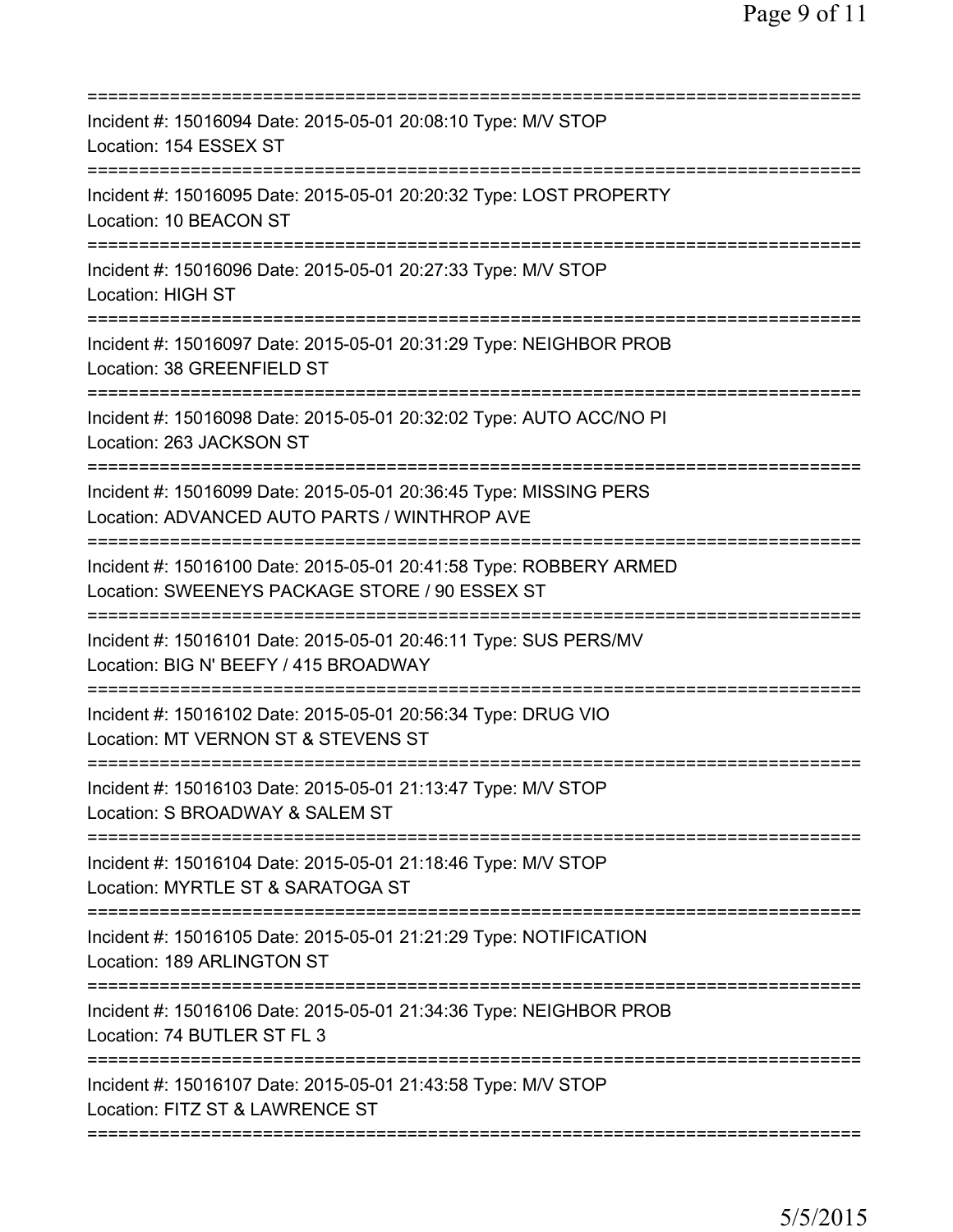| Incident #: 15016108 Date: 2015-05-01 21:49:57 Type: DRUG OVERDOSE<br>Location: MCDONALDS / 599 ANDOVER ST                   |
|------------------------------------------------------------------------------------------------------------------------------|
| Incident #: 15016109 Date: 2015-05-01 21:54:25 Type: M/V STOP<br>Location: CAMBRIDGE ST & WINTHROP AV                        |
| Incident #: 15016110 Date: 2015-05-01 22:02:45 Type: ALARM/BURG<br>Location: 98 BRADFORD ST                                  |
| Incident #: 15016112 Date: 2015-05-01 22:08:22 Type: MAL DAMAGE<br>Location: 270 LAWRENCE ST                                 |
| Incident #: 15016111 Date: 2015-05-01 22:08:46 Type: NOISE ORD<br>Location: 34 CHESTNUT ST FL 2                              |
| Incident #: 15016113 Date: 2015-05-01 22:12:12 Type: M/V STOP<br>Location: BROADWAY & HAVERHILL ST                           |
| Incident #: 15016114 Date: 2015-05-01 22:17:46 Type: GENERAL SERV<br>Location: ANDOVER ST & STATE ST                         |
| Incident #: 15016115 Date: 2015-05-01 23:00:36 Type: SUS PERS/MV<br>Location: 42 WHITE ST<br>-----------                     |
| Incident #: 15016116 Date: 2015-05-01 23:16:54 Type: UNKNOWN PROB<br>Location: 86 S BROADWAY #24 FL 2                        |
| Incident #: 15016117 Date: 2015-05-01 23:17:08 Type: CK WELL BEING<br>Location: 29 BASSWOOD ST FL 3                          |
| Incident #: 15016118 Date: 2015-05-01 23:25:11 Type: NOISE ORD<br>Location: COPA LOUNGE / 1 MILL ST                          |
| Incident #: 15016119 Date: 2015-05-01 23:32:05 Type: NOISE ORD<br>Location: 270 CANAL ST #3 FL 321                           |
| =========================<br>Incident #: 15016120 Date: 2015-05-01 23:34:47 Type: NOISE ORD<br>Location: 129 BENNINGTON ST   |
| ==============================<br>Incident #: 15016121 Date: 2015-05-01 23:43:06 Type: M/V STOP<br><b>Location: ALLEN ST</b> |
| Incident #: 15016122 Date: 2015-05-01 23:43:36 Type: ALARM/BURG                                                              |